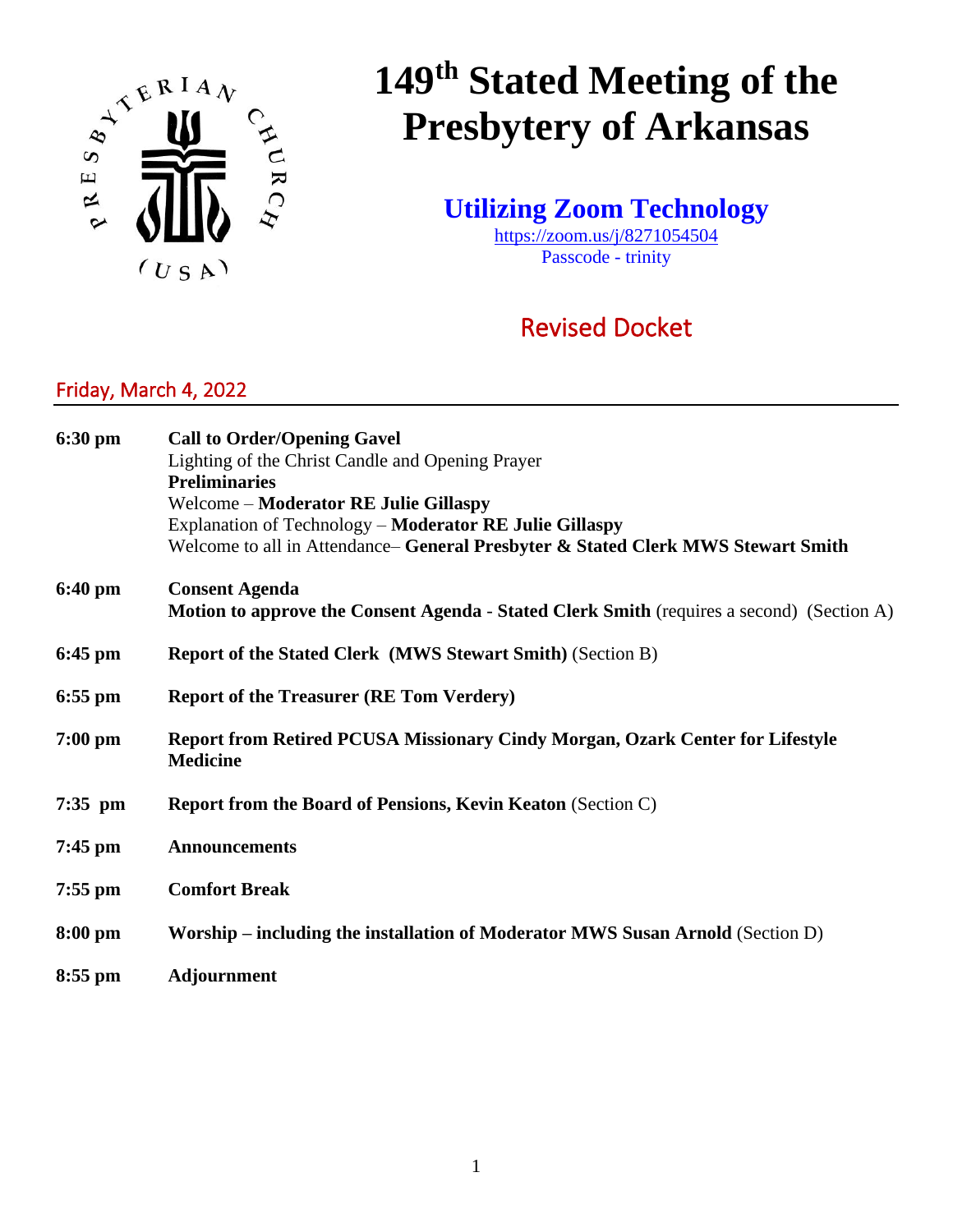| 8:30 am         | <b>Opening Worship – Installation of the Vice Moderator RE Ray Woodruff</b><br>(Please have communion elements available for worship) |
|-----------------|---------------------------------------------------------------------------------------------------------------------------------------|
| 8:50 am         | <b>Committee Reports from the Presbytery</b>                                                                                          |
|                 | <b>Committee on Mission (Moderator CRE Mary Shaw) (Section E)</b>                                                                     |
|                 | <b>Ferncliff (MWS Jocelyn Wildhack)</b>                                                                                               |
|                 | <b>Report from Youth A Team (Staff Resource MWS Brianne Christiansen)</b>                                                             |
|                 | <b>Disaster Preparedness &amp; Response Subcommittee (Section F)</b>                                                                  |
|                 | <b>Committee on Ministry – Moderator MWS Leslie Belden</b> (Section G)                                                                |
|                 | Future of the Church – Moderator MWS Steven Kurtz                                                                                     |
|                 | Committee on Administration - Moderator RE Carolyn Willis (Section H)                                                                 |
| $10:00$ am      | Order of the Day: Theological Discussion –<br>Paul Grier and Joseph Moore from the Presbyterian Foundation                            |
| $11:00$ am      | <b>Five Minute Comfort Break</b>                                                                                                      |
| $11:05$ am      | <b>Continue with Committee Reports</b>                                                                                                |
|                 | <b>Report of the General Presbyter – MWS Stewart Smith</b>                                                                            |
|                 | <b>Announcements</b>                                                                                                                  |
| 11.4 $\epsilon$ | $D$ and $L$ and $L$ and $L$ and $L$                                                                                                   |

**11:45 am Benediction and Adjournment** Fellowship to follow with the chat function remaining on following adjournment.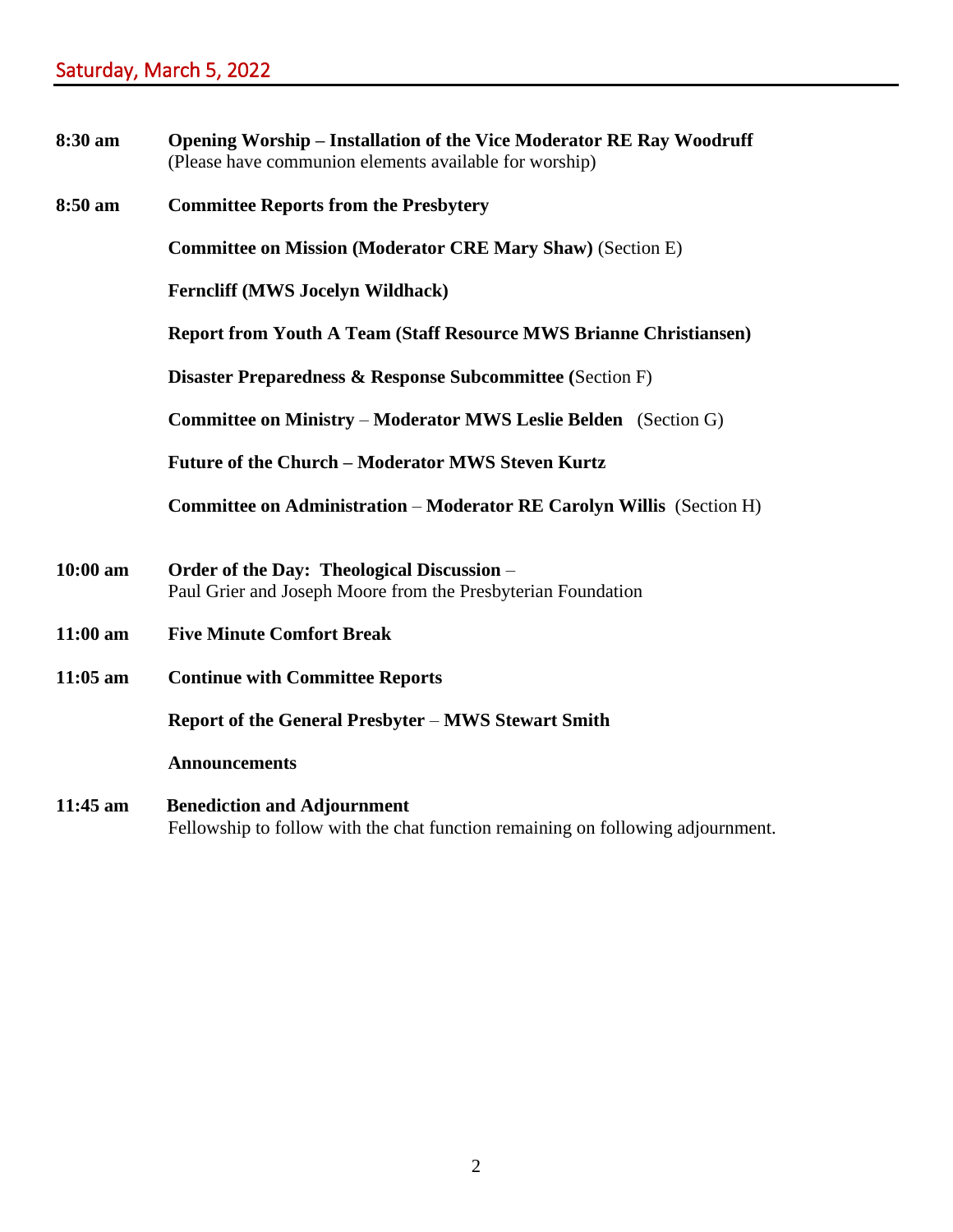# **Addendum Packet Section A-1**

## **FPC Harrison Congregational Meeting Minutes**

### **MINUTES OF CONGREGATIONAL MEETING February 13, 2022**

The Congregational meeting of the First Presbyterian Church of Harrison, Arkansas was held in the Sanctuary of the Church on Sunday, February 13, 2022.

Declaring a quorum present, Moderator Rev. Kade Curry, called the meeting to order, explained the purpose of the meeting and to explain the voting procedures. He then opened the meeting with prayer.

The purpose of the meeting was to discuss and vote on the sale of our church property to Boone County.

Fred Kirkpatrick began with a history of what had taken place leading to this decision. He explained that session had researched all offers and opportunities and had unanimously voted to accept Boone County's offer of \$4,000,000. Our church will retain ownership of the 2.6 acres of land at the south end of the property.

Gwen Hoffmann spoke on the need for change. Our mortgage balance is approximately \$1.65 million. The payment on that plus employee salaries, utilities, maintenance, etc. leaves nothing left to hire a full-time pastor or to expand our mission.

The motion to sell our church property came from session so a second to the motion was not necessary.

Rev. Curry then opened the meeting to questions. There followed a long discussion with many questions answered by various session members, and statements made for and against the motion.

Rev. Curry explained the voting procedures again, ballot slips were distributed and collected. Online votes through Facebook were monitored separately.

**Motion:** To approve the sale of First Presbyterian Church to Boone County for \$4,000,000. **Resolved:** The Motion carried by a vote of 58 for and 5 against.

There being no further business, a motion was made, seconded, and passed that the meeting be adjourned.

The meeting closed with prayer by Moderator, Rev. Kade Curry.

Respectfully submitted,

Susan Timbrook Celia Allen<br>Clerk of Session Corporation

Corporation Secretary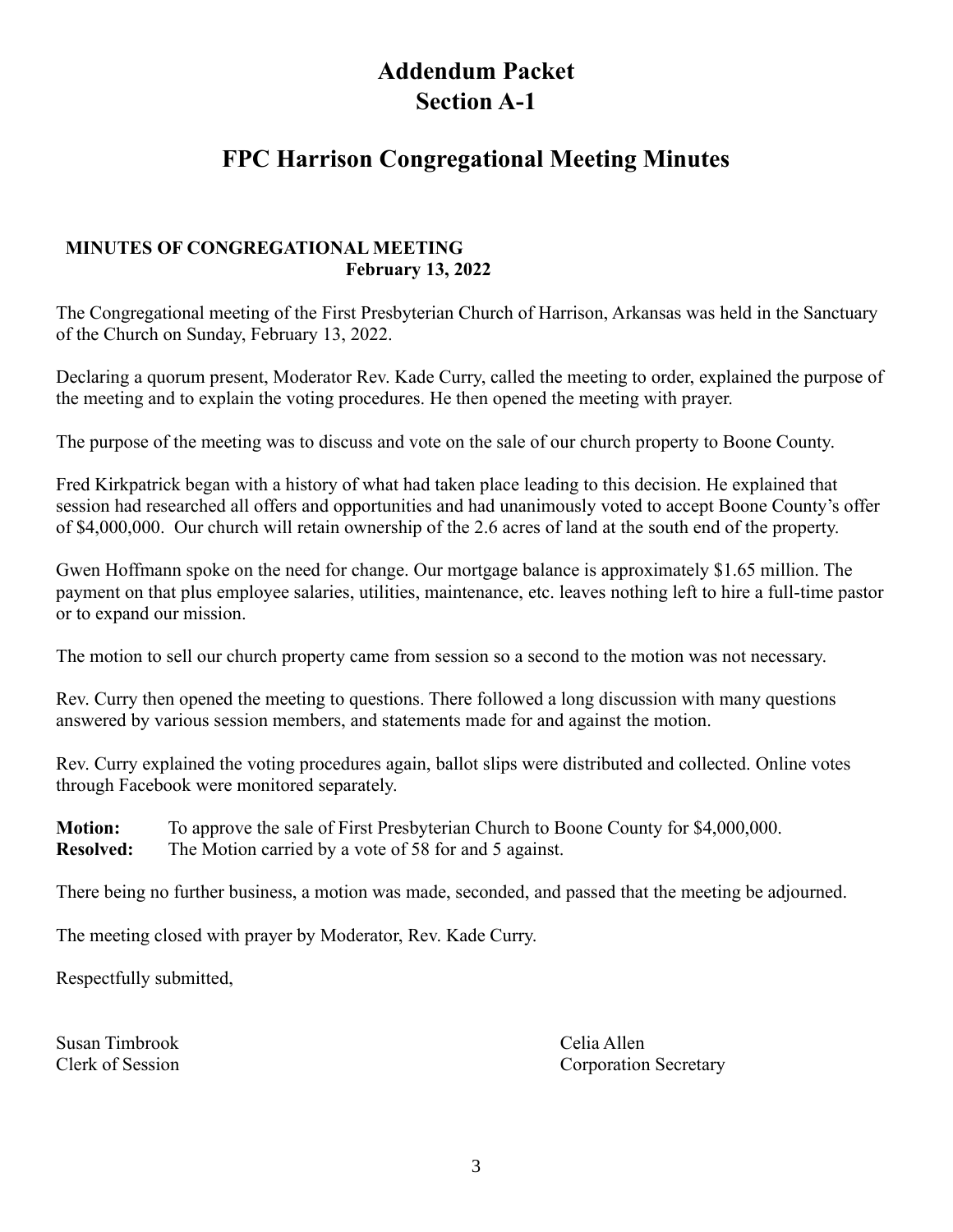# **Addendum Packet Section A-2**

# **FPC Harrison Congregational Letter**

Brothers and Sisters in Christ:

An inspirational phrase from Sister Stacy Shinkle's message a few weeks ago, "Operation Crossing Jordan", a turning point on the way to freedom, perfectly describes the next phase in the life of First Presbyterian Church in Harrison.

On February 13, 2022, our congregation voted for the unanimous recommendation of Session to accept the offer from Boone County to purchase our building and land for four million dollars with our church retaining the 2.63 acres we currently have for sale. Official details including Presbytery approval the first weekend in March and exact contract terms are still to be completed. After satisfying our mortgage FPCH will net approximately 2.4 million dollars. Session will begin discussion on the proper handling of these funds to include consultation with the Texas Presbyterian Foundation where we currently have our Sally Weil Scholarship Fund invested with excellent results.

Our church did not seek this proposal; Boone County came to us out of a need for County office and courtroom space. But once Session was presented with this opportunity it was prudent to do our due diligence to entertain this option. Two primary decision-making factors emerged: First, COVID, which has affected one and all, individually and collectively. Second, our debt service. The burden of our debt was repeatedly mentioned during the process of discernment and emerged as a common theme regarding the state of our church. Due to our current building debt service of nearly \$11,000.00 per month, with 14 years remaining on the loan, we have been unable to have a full-time staff for several years. In addition to lack of personnel we have limited funds for both Missions (\$3,000.00 in 2021) and maintenance of our facility, to include the need for upcoming replacement or repair of the roof, HVAC, and parking area. PC(USA) guidance states that proper stewardship of our funds should allow for no more than 15 percent going for building debt service. We far exceed that threshold.

This sale will give us the freedom to address our vision for the future and create a plan to fulfill those goals. Acquiring a full-time pastor and staff can finally be addressed, along with new mission initiatives while fully embracing our community. Being free of this debt creates a more fruitful and flexible means to actively pursue our core values. Soon we will develop a plan of action. Sister churches in our area have graciously offered their facilities for worship and activities on a temporary basis while we prayerfully give ourselves time to allow God's vision for FPCH to come clearly into focus. Once timelines and plans are established, they will be communicated to the entire congregation.

We believe God has blessed us with this opportunity. This is not the first time FPCH has addressed changes and challenges. Let us come together in our hearts and minds as we begin this new journey. Operation: Crossing Jordan!

Peace be with you.

Your Session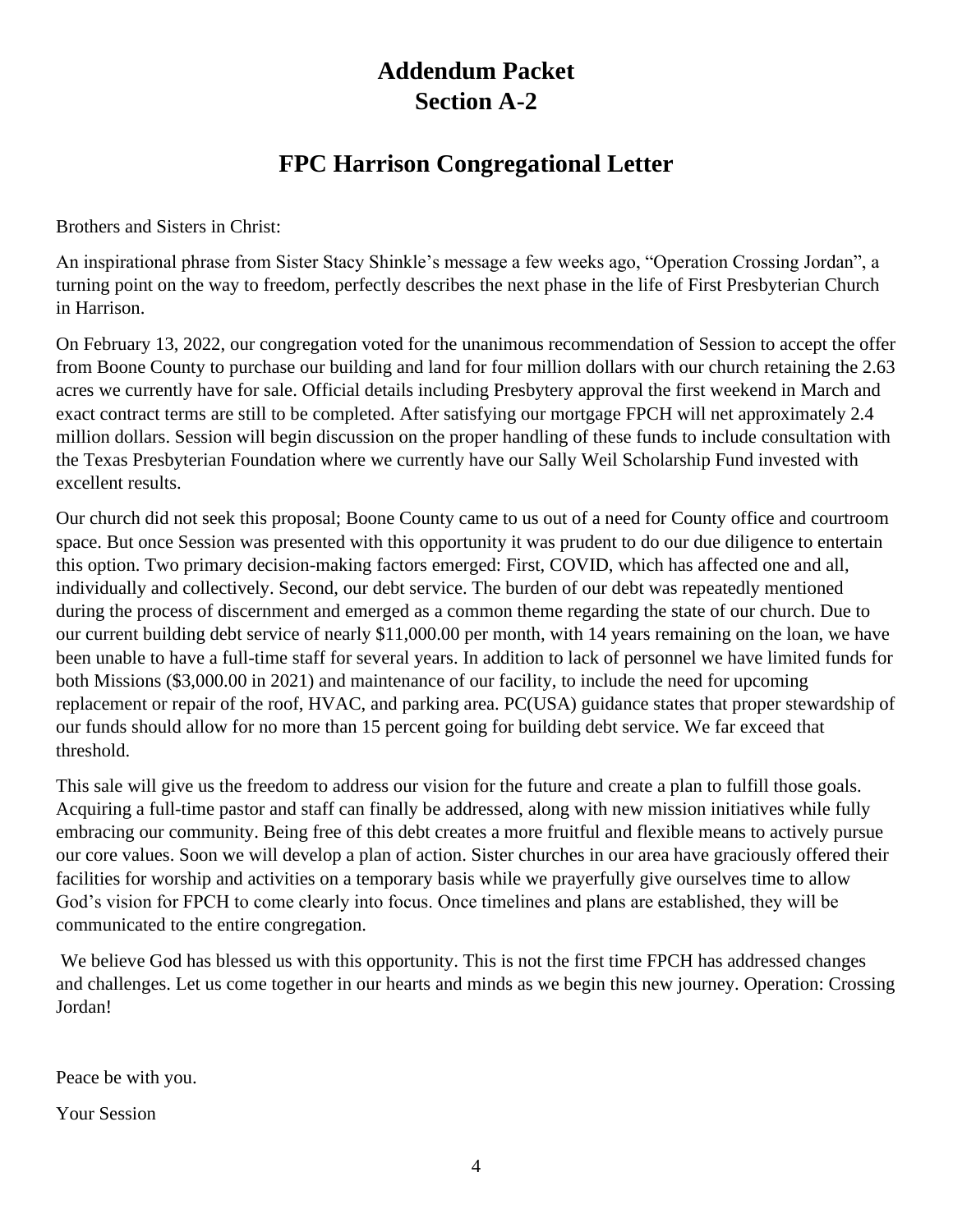# **Addendum Packet Section B**

### **Report of the Committee on Ministry**

MWS Leslie Belden Moderator

### **For Action**

- 1. **Motion to approve enrolling MWS Brenda Holder as a member of the Presbytery of Arkansas and request that Missouri Union Presbytery dismiss her.** Her Statement of Faith is attached.
- 2. **Motion to approve enrolling MWS Howard Reed as a member of the Presbytery of Arkansas and request that New Covenant Presbytery dismiss him.** His Statement of Faith is attached.
- 3. **Motion to approve enrolling MWS Angela Williams as a member of the Presbytery of Arkansas and request that Providence Presbytery dismiss her.** Her Statement of Faith is attached.

### **For Information:**

- 1. MWS Marci Ward was approved to serve as Part-Time Stated Supply Pastor of Barr Memorial Presbyterian Church of Norman with an effective date of January 1, 2022 through December 31, 2022, with the following covenant and terms of call: \$250.00 per week (\$13,000 per year) plus the use of the manse, with utilities of gas, water, and garbage pickup paid by the church; reimbursed at the IRS allowable for mileage driven in execution of duties for the church, including Presbytery meetings and hospital visits; and \$200 per year for continuing education; including 2 weeks of paid vacation (including 2 Sundays) and 2 weeks of study leave (including 2 Sundays).
- 2. The renewal of the covenant of MWS Dan Wooley as the Part-Time Stated Supply of First Presbyterian Church of Huntsville was approved, effective January 31, 2022 through January 31, 2023, with the following terms of call:

| Salary                                                                                    | \$1.00   |  |
|-------------------------------------------------------------------------------------------|----------|--|
| Housing                                                                                   | \$20,999 |  |
| Professional Expenses, including Continuing Education                                     | \$4,000  |  |
| Supplemental Life Insurance                                                               | \$2,808  |  |
| Medical Insurance (25% of \$44,000)                                                       | \$11,000 |  |
| Pension/death/disability (12% of salary/housing)                                          | \$2,525  |  |
| Total                                                                                     | \$41,328 |  |
| Paid vacation leave of 4 Sundays annually, and paid continuing education leave of 2 weeks |          |  |
| annually                                                                                  |          |  |
| Part time $= 20$ hours per week                                                           |          |  |

3. All congregations with their pastoral leadership are assigned liaisons by the Committee on Ministry. The purpose of having a liaison is to have a connection with the Presbytery who can meet with you as needed, answer questions or point the session in the right direction, and be someone who already has a relationship with the congregation in times of transition or when additional assistance is needed. A congregation in search of a called pastor is assigned an additional liaison. The list of congregations and their liaisons is attached to this report. If a Moderator or Clerk of Session reads through the list and has a question about how to connect with their liaison they are encouraged to contact MWS Leslie Belden, Moderator of the Committee on Ministry, at [lesliebeld@aol.com](mailto:lesliebeld@aol.com) or 479.466.1061.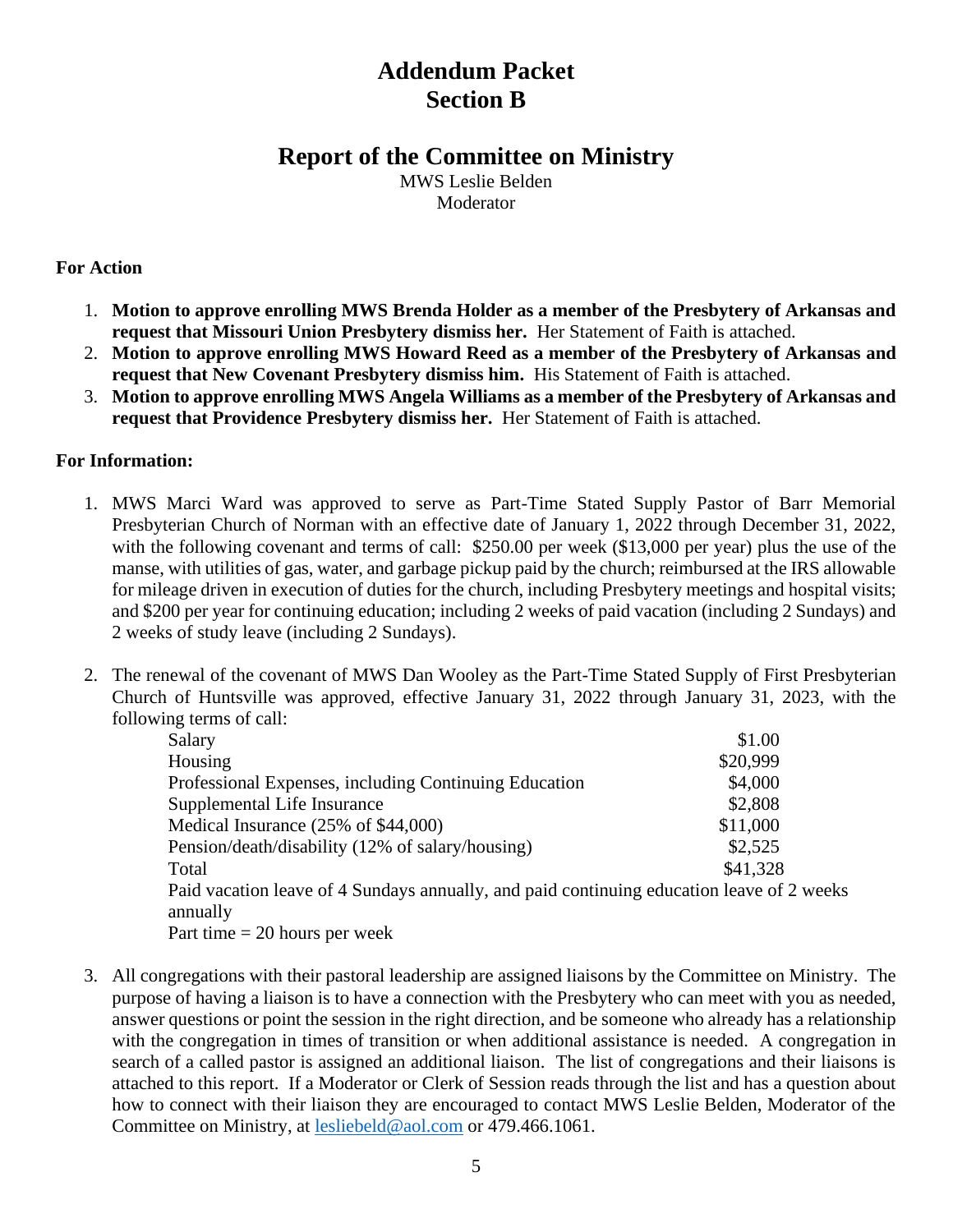## **COM Liaison Assignments 2022**

Bella Vista, Presbyterian Church Judi McMillan Jane Webb Benton, First Emmett Powers, Transitional Carol Clark and Linda

Bentonville, First Katie Cummings & Georgia Senor Kade Curry Bentonville, Vaughn Allan Huddleston, CRE Joyce Daniel Brinkley, First Fern Davis, Moderator Barbara Webb Bull Shoals, Presbyterian Church Jami Scott, Pulpit Supply Leslie Belden Cane Hill, Cane Hill **Rita Manske, CRE** Kelly Pearson Clarksville, First Krista Denne' Charlotte Scott<br>
Clarksville, Harmony Ron Jones, Moderator Charlotte Scott Clarksville, Harmony Ron Jones, Moderator Conway, First Mike Ulasewich Sara Anne Berger Dardanelle, First Lance Jones, Moderator Chip Hatcher Elkins, Federated Mary Shaw, CRE Kelly Pearson Eureka Springs, First Leslie Belden, Moderator Jean Nichols Fairfield Bay, Kirk of the Hills Robert Hadley, Transitional Sue Johnston and

Fayetteville, First United Jan and Phil Butin Kelly Pearson Fayetteville, Mount Comfort Libby Lizarraga, Moderator Barbara Verdery Forrest City, Graham Memorial Michael Qualls, Cumberland Fern Davis and

Fort Smith, Central Steven Kurtz Charlotte Scott Fort Smith, First Philip and Tasha Blackburn Phil Butin Greenwood, Good Shepherd Ed Wilkinson, CRE Charlotte Scott Gurdon, First Bill Branch, Moderator Chip Hatcher Hardy, Spring River Jim Ratliff, Cumberland Sue Johnston Harrison, First Kade Curry, Moderator Jane Webb Heber Springs, First David Clark, CRE Sue Johnston Helena, First Pulpit Supply Barbara Webb Holiday Island, Holiday Island Bradley Rito Joyce Daniel Holly Grove, Presbyterian Church Fern Davis Don Harris Horseshoe Bend, Faith **David Schaller** Blake Brinegar Hot Springs, First Brad Thornton, Disciples of Christ Bill Bailey and Carol

Hot Springs, Westminster Chip Hatcher Marion Humphrey

### **Church Pastor/CRE/or Moderator Liaison**

Alma, First Pulpit Supply Charlotte Scott Amity, Alpine John McAnally, Baptist Don Harris Arkadelphia, First Jason Smith, First Alli. Baptist Chip Hatcher Arkadelphia, West End Ken and Claire Rhodes Marion Humphrey Atkins, Memorial Chuck Olson Charlotte Scott Batesville, First Leslie Bethell Roper Blake Brinegar Beebe, First Ty Hendrix, Pulpit Supply Linda Whitworth-

Reed Whitworth-Reed Linda Whitworth-Reed Barbara Webb Clark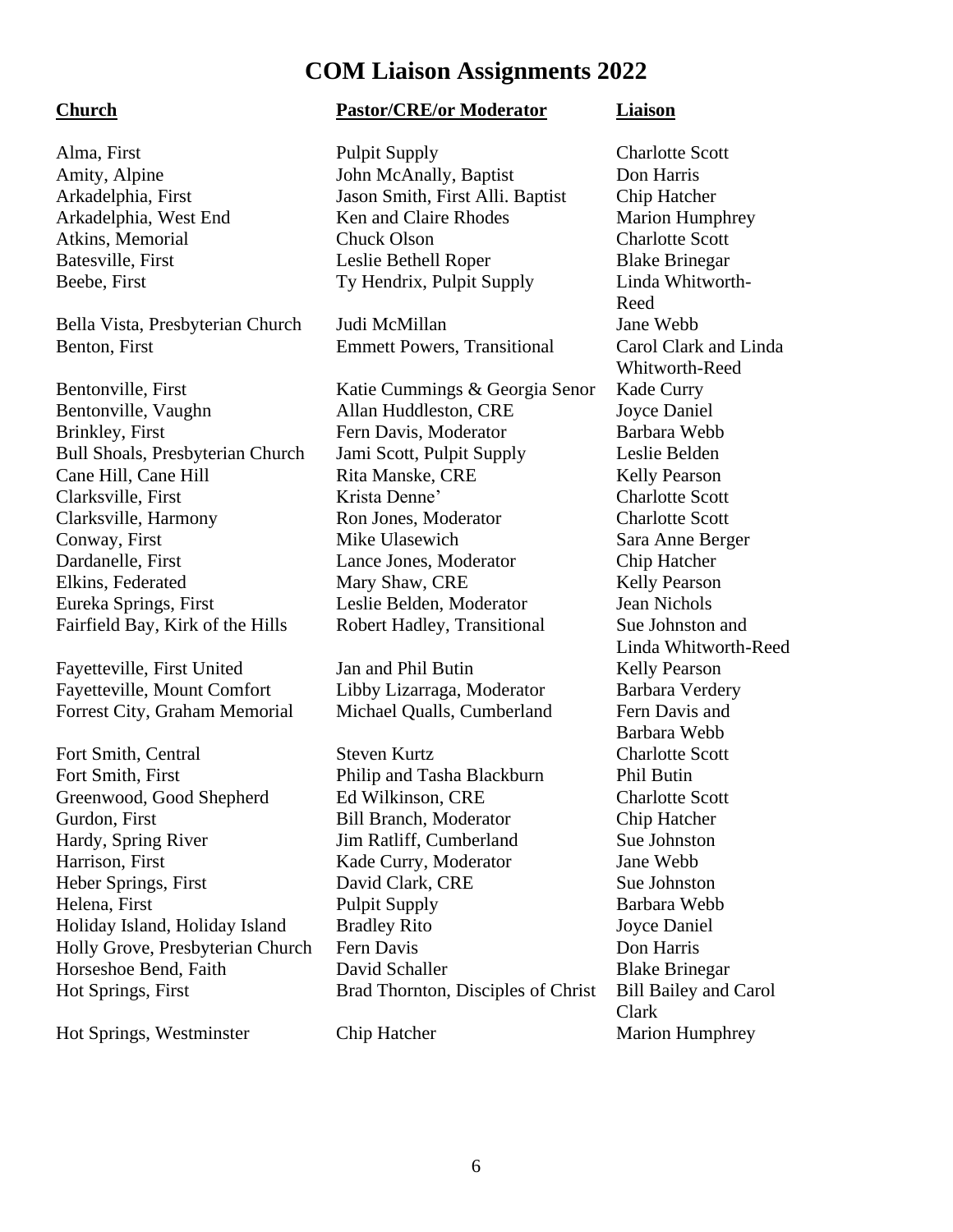Hot Springs Vil., Kirk in the Pines Bill Bailey Chip Hatcher Huntsville, First Dan Wooley Dan Wooley Barbara Verdery Jacksonville, First Elizabeth Gabbard Linda Whitworth-

Jonesboro, First **Matt Bussell** Matt Bussell Leslie Roper

Little Rock, Westminster Sara Anne Berger Little Rock, Westover Hills Robert Lowry Alisa Secrest Malvern, First Courtney Bacon-Latina Alisa Secrest Marianna, First Barbara Webb McGehee, First Janet Wilson, Baptist Don Eilbott Mena, First Bill Seitz, Stated Supply Charlotte Scott

Morrilton, Hopewell Marion Humphrey

Pine Bluff, First Ruth Hamilton

### **Church Pastor/CRE/Moderator Liaison**

Lincoln, First Michelle Hall, CRE Barbara Verdery Little Rock, Allison Memorial Marion Humphrey Don Eilbott Little Rock, First Stephen Moody Cyril Hollingsworth Little Rock, Grace Sara Anne Berger Alisa Secrest Little Rock, Pulaski Heights Ruskin Falls and Wanda Harris Don Eilbott Little Rock, Second Jody Welker, Transitional, Don Eilbott and Lindy Vogado, and Alisa Secrest Leslie Belden Little Rock, Trinity Jeff Price Sara Anne Berger

Morrilton, First Bill Branch, Transitional Leslie Roper and

Mountain Home, First Mike Clark, Lutheran Leslie Belden Mountainburg, Mountainburg David Schirer, American Baptist Charles Harwell Newport, First David Reed and Sylvia Tate Sandy Puryear Norman, Barr Memorial Marci Ward, Stated Supply Chip Hatcher North Little Rock, First/Argenta Carol Clark Carol Clark North Little Rock, Park Hill Marie Mainard O'Connell Linda Whitworth-

Paragould, First Barry Anderson, Cumberland Sue Johnston Pea Ridge, Mount Vernon Brian Timmons, United Methodist Jane Webb Pine Bluff, Central Tim Reeves, Moderator Don Harris Pine Bluff, Faith Harlis Wright, CRE Marion Humphrey

Prairie Grove, First **Michelle Hall, CRE** Jane Webb Rogers, First Val Bell Joyce Daniel Russellville, Central Brian Brock Leslie Belden Searcy, First Blake Brinegar Leslie Roper Springdale, First Ronnie Prevost, Transitional CRE Kelly Pearson and

Van Buren, First Paul Fulks Charlotte Scott Walnut Ridge, First John Arnold Sue Johnston Wynne, Wynne Susan Arnold Don Harris<br>
Yellville. First Dick Shinkle. Moderator Barbara Ve

Reed Leslie Belden Reed Joyce Daniel Dick Shinkle, Moderator Barbara Verdery and Jean Nichols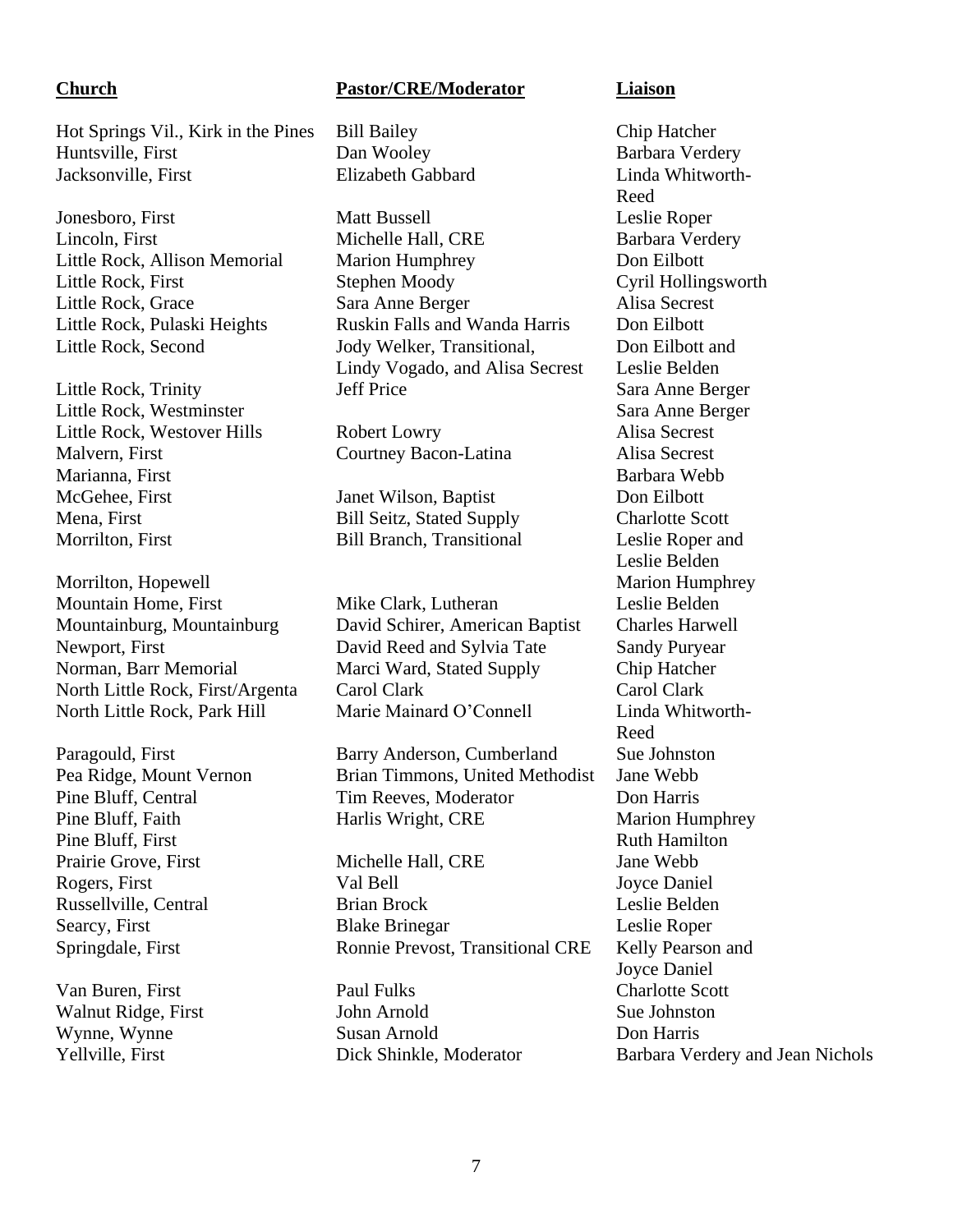### **MWS Brenda Holder Statement of Faith**

I believe that God, Jesus Christ, and the Holy Spirit are one triune God. It is because of God's loving grace that God desires a relationship with each of us. I believe Jesus Christ is the Son of God, and it is because of God's boundless grace that Christ came to earth to teach us how to live, and by Christ's perfect sacrifice he—once for all time—paid for the sins of all people including my own sin. God's unending grace allows us, Jesus' adopted siblings, to begin our eternal life even now.

As a result of the Holy Spirit's work, we repent of our sins and recognize Jesus as our Lord and Savior. The Holy Spirit strengthens us, teaches us, reminds us of the things of God, gives us direction and guidance, comforts us and emboldens us to do things beyond what we could accomplish on our own. I believe that God has a plan for each of our lives, that we each have good works to do that God has planned for us, that we do these willingly out of love and gratitude for God. Our love for God should manifest itself in ways that reflect God's love—we should be kind, compassionate, forgiving, generous, hospitable, and "others-centered." We are led to share the love of Christ with others around us and to the ends of the earth.

Through the Church we use our gifts to minister, support, strengthen, encourage, and hold each other accountable. Together we are able to do works we are unable to do individually, as in recognizing and confronting systemic injustice in our world. Through the Church we worship and pray together, confess our sins, and celebrate the sacraments in community with one another. The Lord's Supper is where we feast with the saints and baptism is where we welcome others into the family of God, committing ourselves to one another as members of the family of God. These holy sacraments, done in community, celebrate our relationship not only with God but with one another as the Body of Christ.

I believe that Scripture is the inspired word of God and it is given as a help to us as we navigate our way in this world. Scripture teaches us, encourages us, directs, convicts, and challenges us. Studying our Bible is one vital way we worship God, learn about God, hear God's voice and follow God's leading.

There is much I do not know. I have experienced tragedy and trauma; I have had times of doubt in God and in God's plan. Yet I cling to the Word of God, to the promises of old, and to the hope that God gives. In the depths of despair, I have praised God in spite of my feelings, and God has always proven faithful.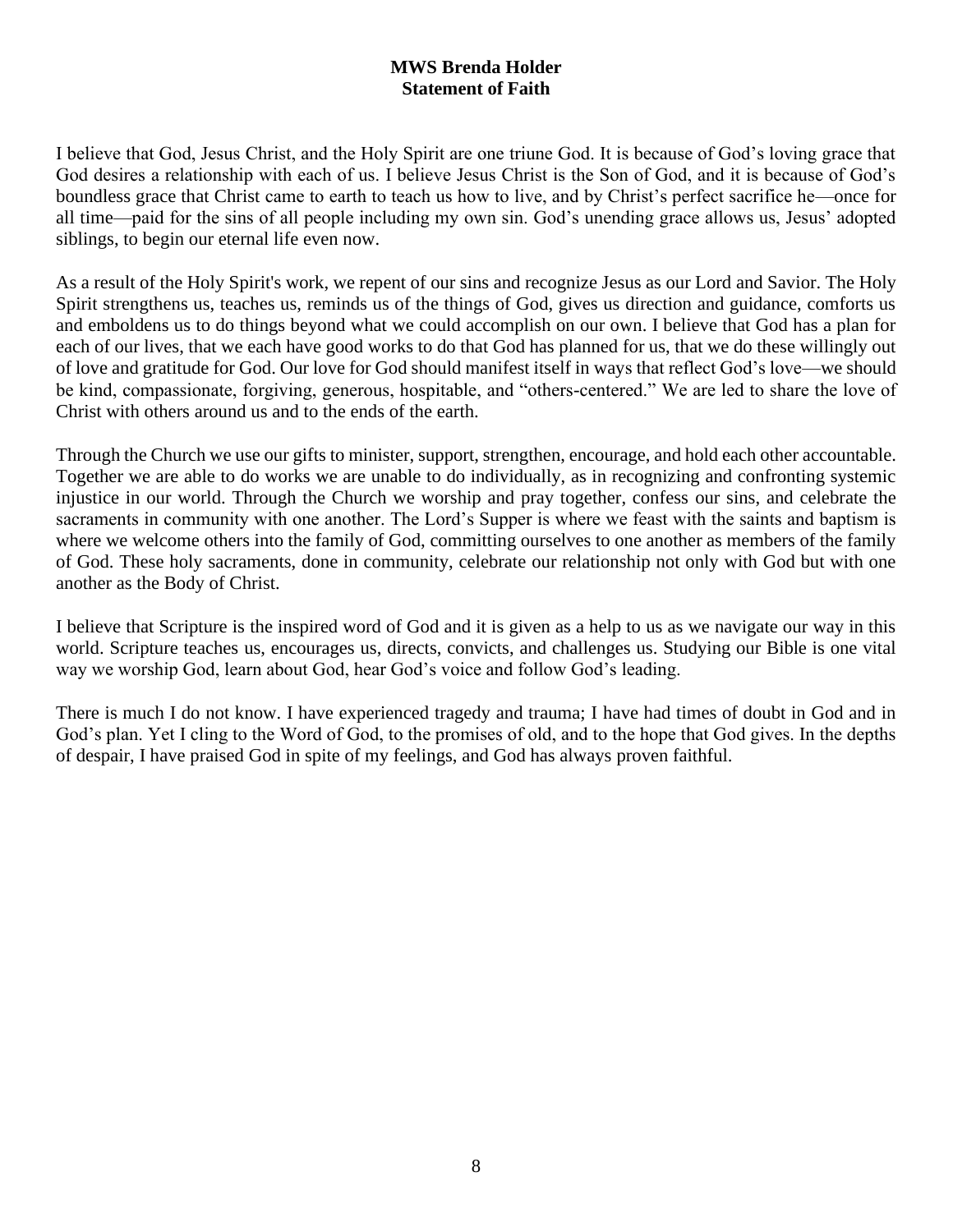### **MWS Howard Reed Statement of Faith**

I believe in and belong to God. I seek to glorify and enjoy God forever. The mercy of Jesus Christ, God's Word made flesh gives me second life. He died and was raised according to the scriptures. He was seen alive by more than five hundred witnesses. I believe in the Holy Spirit, comforter, guide and friend, who is one with Father and Son, enlivens scripture, and inspires believers to witness to the Lordship of Jesus. By the Spirit we receive the promise of God's grace, reconciling us to God through faith. By the Spirit we are called to costly discipleship.

I trust the Bible, the only rule of faith and life, as God's Word by the gift of the Spirt.

By the death and resurrection of Jesus, individuals and the church are saved from sin and death. God's victory gives joy, hope, and peace to all who hunger for them. Our world was created good by God, but is wounded by ignorance, greed, need, suffering, deception, vanity, cruelty and evil. Yet "In Christ shall all be made alive" though we "have this treasure in easily broken clay jars, to show that this extraordinary power belongs to God, and does not come from us." We may be afflicted but not lost. God is fully self-revealed in Jesus Christ. The resurrection of Christ is the center of my faith.

Sacraments are visible signs of God's invisible grace. Jesus instituted two: baptism and communion. In baptism, received by believers or their children once, people are welcomed into the covenant community, cleansed of sin, claimed as God's children and promised God's eternal love. In communion received frequently we recall God's love and mighty acts of creation and redemption, fully shown in Jesus' life, death, and resurrection. At the table we give thanks, break and eat bread, and pour and drink wine as a foretaste of heaven. Communion unites all believers in every time and place. It manifests the atoning death of Jesus till he comes again. It is a sign of hope and mercy to all the baptized. The sacraments are administered in unity with the Word proclaimed and always with gathered believers.

The mission and ministry of the one holy catholic and apostolic church proclaim the gospel in gracious words and deeds. Well-led by Reformed teachings, I am a confessional/connectional Christian. I have known God's blessing and nurture in the Reformed family, yet I rejoice in hope of a time to come when unity in Christ is complete just as I anticipate the life of the world to come when Christ comes again in judgment.

Worshipping, giving, studying, teaching, preaching, presiding at the sacraments, consoling, praying, singing, visiting, governing, and moderating are all forms of service peculiar to my call as a Minister, but my vocation includes many other aspects of life, just as everyone's vocation involves their life fully.

"My soul magnifies the Lord and my spirit rejoices in God my Savior, for he has looked with favor on the lowliness of his servant."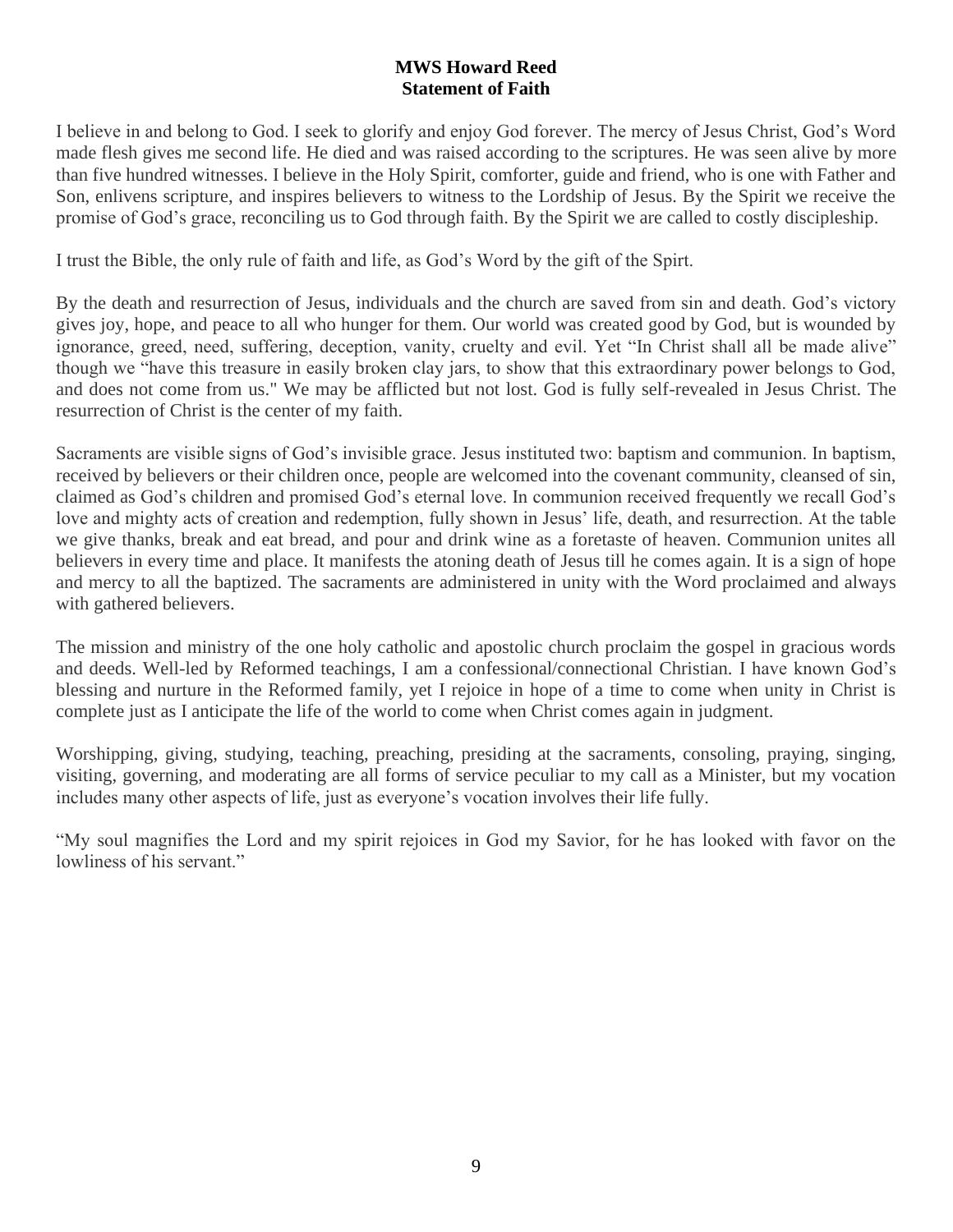### **MWS Angela Williams Statement of Faith**

I believe in a creative God who longs to be in relationship with all of creation and fully loves each and every piece of creation.

I believe in a Triune God. They, the Holy One and Holy Three, engage in the dance of life, with all of creation in all of space for all of time.

I believe in the Incarnate One, Jesus of Nazareth, who was fully human and fully divine. He gathered a diverse group of misfits to be his friends, and he taught them how to love, to ask questions, and to live in a world where they did not have much power. He gathered people around bread broken and wine poured, joining his practice with generations who have communed with each other and God at Table. His radical way of life that invited people of all backgrounds to come together in community threatened the status quo in Roman-occupied Palestine. For this reason, this Jewish teacher was executed by the state.

I believe in a resurrecting God who would not allow worldly power or death to have the last word. I believe in a God who always creates new life out of death, even as we must live with the death, brokenness, suffering, and lament.

I believe in an active God who is omnipresent through the Holy Spirit. She moves through the world transforming everyone and everything she touches. She holds us in our sorrow, causes us to lie down or rise up, and rejoices with us in our delight. She is the *ruah*, breath that gives us life, wind that moves over the chaos, and spirit that we encounter in the silence.

I believe in the sacredness of the Bible. This library of stories, poetry, parables, and prophecies has guided generations of communities before us and still has wisdom to share with us today and for many tomorrows.

I believe in a parenting God who cares immeasurably for humanity. I believe in the freedom that comes when we acknowledge that all of us are beautifully and wonderfully made and still we cannot help but sin. I believe in a God who calls us into relationship to transform the world together.

I believe in a heartbroken God, who despises sin and evil in the world. I believe this God hurts when any part of creation hurts. This God is big enough to hold all of that hurt and still loves every part of a broken creation pieced together to be whole.

I believe in a versatile church that responds to God's call for love, justice, and peace in the world by siding with the oppressed. Jesus modeled that for us, and the Spirit nudges us toward that mission. I believe the church is a community of the faithful who are called to love their neighbors as themselves and to love their enemies. We show this love by welcoming God's children to the Font where the community joins God in committing to love, nurture, and care for the whole body of Christ.

I believe in Christian hope that the reign of God is ever poking through to reveal itself to us. This hope drives all of my faith and trust. God is ever shifting the world as it is closer to the world as it should be, bringing heaven to earth.